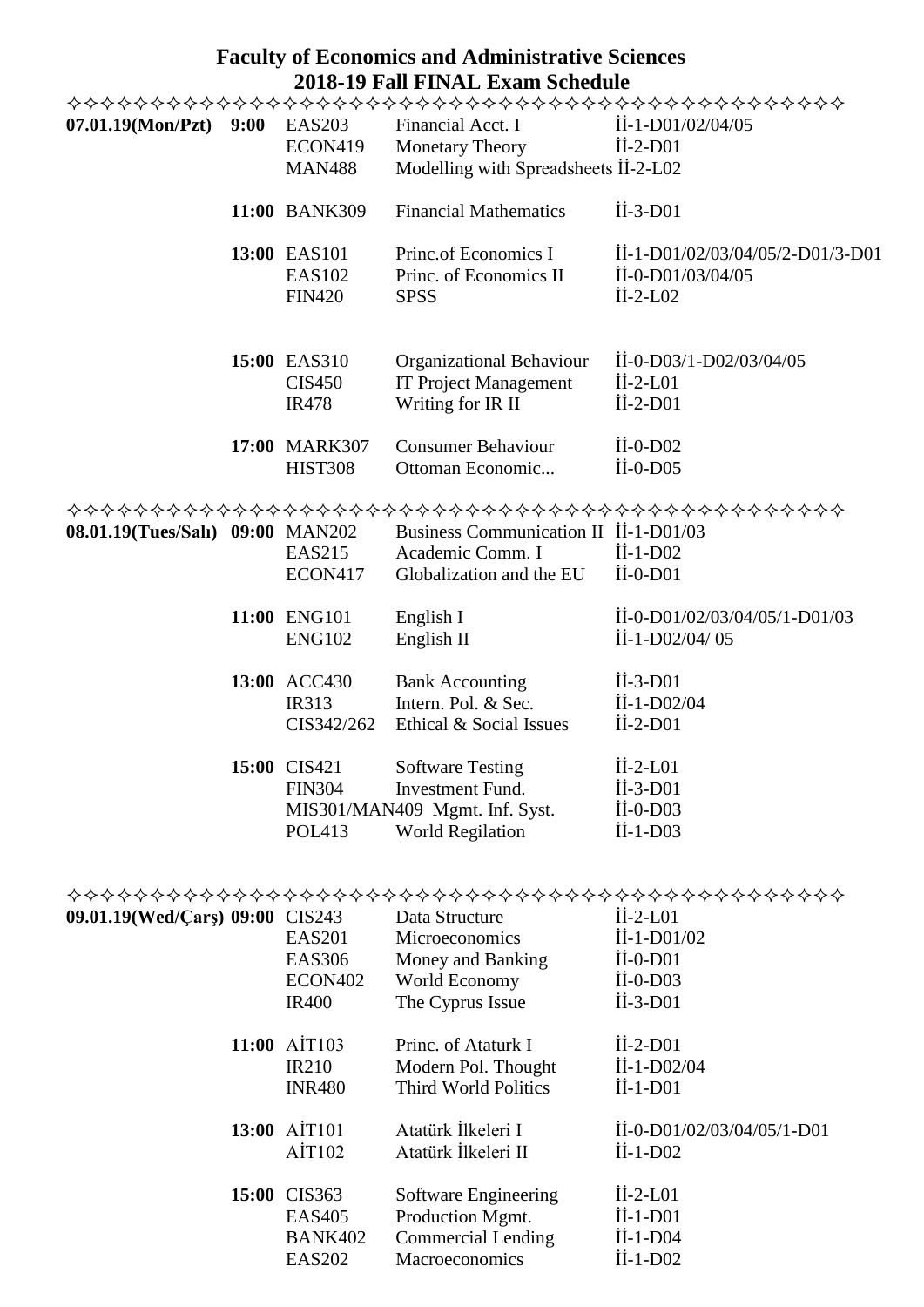| 10.01.19(Thurs/Pers) 09:00 MTH261 | <b>MAN473</b>                                                                   | <b>Statistics I</b><br>Leadership                                                                                                 | $\text{II}-0-\text{D}01/02/03/04/05$<br>$\text{II}-3-\text{D}01$                                                                                       |
|-----------------------------------|---------------------------------------------------------------------------------|-----------------------------------------------------------------------------------------------------------------------------------|--------------------------------------------------------------------------------------------------------------------------------------------------------|
|                                   | 11:00 YİT101<br>ECON307                                                         | Turk. for. Inter. Students I<br><b>Public Finance</b>                                                                             | İİ-0-D01/02/03/04/ İİ-1-D01/02/04<br>$\overline{\text{II}}$ -1-D05                                                                                     |
|                                   | 13:00 TUR101<br><b>TUR102</b><br><b>INR479</b><br><b>EAS303</b><br><b>IR207</b> | Turk Dili I<br>Turk Dili II<br>Peace Education<br><b>Managerial Accounting</b><br>Intern. Relations I                             | $\text{II}-0-\text{D}01/02/03/04/05$<br>$\text{II}-1-\text{D}04$<br>$\text{II-2-D}01$<br>$\text{II}-1-\text{D}01/03/05$<br>$\dot{\text{II}}$ -1-D02/04 |
|                                   | 15:00 MTH262<br>ECON400<br>IR316<br><b>MRK423</b><br><b>CIS468</b>              | <b>Statistics II</b><br><b>Managerial Economics</b><br>Intern. Rel. Theories<br><b>Marketing Strategy</b><br>Object Ori. Prog. II | $\text{II} - 1 - \text{D}01/03$<br>$\overline{1}$ <i>i</i> -1-D04<br>$\overline{11}$ -3-D01<br>$\text{II}-1-\text{D}05$<br>$\text{II}-2-\text{LO}1$    |
| 11.01.19(Fri/Cuma) 09:00 CIS246   | <b>EAS302</b><br><b>PUB201</b>                                                  | Database Mgmt.<br>Financial Mgmt.<br><b>Public Administration</b>                                                                 | $\text{II}-2-\text{LO}1$<br>$\text{II}-1-\text{D}02$<br>$\text{II-2-D}01$                                                                              |
|                                   | 11:00 EAS104<br>IR401/402                                                       | Princ. of Mgmt.<br>Analysis of IR Prob. I/II                                                                                      | $\text{II} - 1 - \text{D}01/02$<br>$\overline{11} - 3 - \overline{D01}$                                                                                |
|                                   |                                                                                 | 13:00 ECON414/EU406 European Econ.                                                                                                | $\text{II}-3-\text{D}01$                                                                                                                               |
|                                   | 15:00 EAS103<br><b>EAS206</b><br><b>CIS386</b><br>MARK412                       | Intro. to Business<br>Introduction to Law<br>Database Prog. I<br>Digital Marketing                                                | II-0-D01/02/03/04/05<br>$\text{II} - 1 - \text{D}01/02/05$<br>$\text{II}-2-\text{LO}1$<br>$\text{II-2-D}01$                                            |
| $12.01.19$ (Sat/Cts)              | 09:00 ECON305                                                                   | History of Econ. Thought                                                                                                          | $\text{II}-0-\text{D}04$                                                                                                                               |
|                                   | 11:00 MAN388<br><b>CIS488</b><br><b>EAS207</b><br><b>IR205</b>                  | <b>Trade Agreements</b><br>Web Development<br><b>Business Law</b><br><b>Constitutional Law</b>                                    | $\overline{1}$ I-1-D04<br>$\text{II-2-L01}$<br>$\dot{\text{II}}$ -0-D03<br>$\overline{1}$ I-1-D01                                                      |
| 14.01.19 (Mon/Pzt) 09:00 BANK405  | <b>MTH172</b>                                                                   | Risk Mgmt.<br>Maths. for Bus. & Econ. II                                                                                          | $\text{II}-3-\text{D}01$<br>İİ-0-D01/02/03/04                                                                                                          |
|                                   | 11:00 MTH171<br><b>EAS105</b><br><b>MAN403</b><br><b>CIS416</b>                 | Math. for Bus & Econ. I<br><b>History of Civilization</b><br><b>Project Management</b><br>Comp. Networks                          | İİ-1-D01/02/04/05/2-D01<br>$\text{II}-0-\text{D}01$<br>$\dot{\text{II}}$ -0-D05<br>$II-2-L01$                                                          |
|                                   | 13:00 INR406<br><b>MARK408</b>                                                  | <b>Peace Studies</b><br><b>Public Relations</b>                                                                                   | $\text{II-2-D}01$<br>$\text{II}-1-\text{D}04$                                                                                                          |